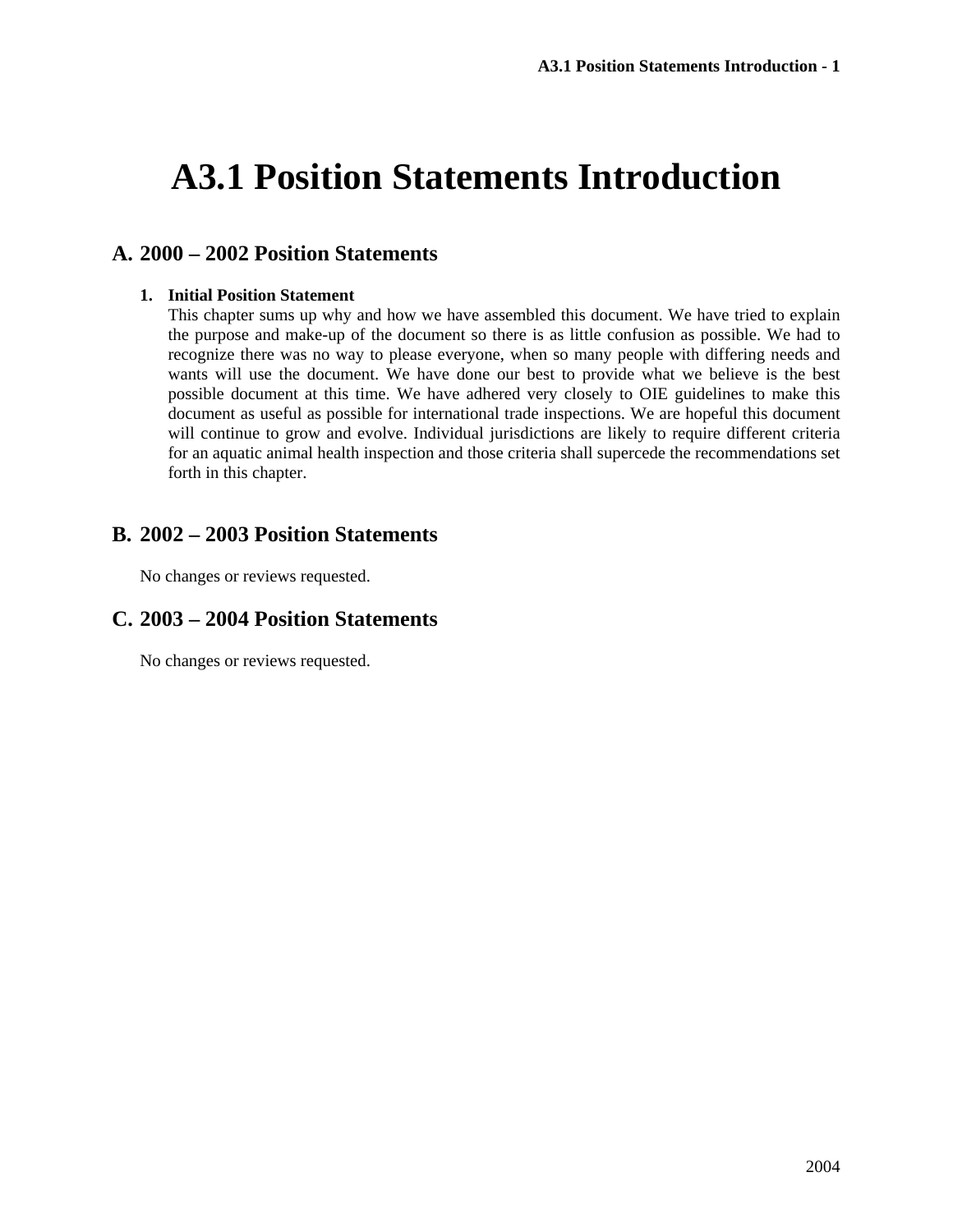# **A3.2 Sampling Position Statements**

# **A. 2000 – 2002 Position Statements**

#### **1. Initial Position Statement**

This chapter was by far the most difficult to develop, due to the vast nature of situations and scenarios an inspector might come across. It is impossible to cover all scenarios and situations; therefore, while we have done our best to cover as much as we can, it will remain incumbent on the inspector to determine how best to sample in any given situation. Individual jurisdictions are likely to require different criteria and those criteria shall supercede the recommendations set forth in this chapter.

## **B. 2002 – 2003 Position Statements**

### **1. Should a sampling exemption be recommended for facilities on SPF water, no fish introductions, and a history of negative testing?**

a. All members of the committee recognized the importance of limiting the destruction of valuable brood stock but felt strongly that annual surveillance of all lots must be mandatory. The committee compared the lot definitions and sampling requirements of this handbook with the OIE and Title 50. The OIE does allow reduced sample sizes after two years of negative results but no exemptions are given. In conclusion, the committee does not agree that any exemption would be appropriate, but did agree to discuss, over the next year, whether sampling requirements could be modified to spare valuable broodfish while still maintaining sufficiently stringent disease surveillance.

### **2. Changes made as a result of the inclusion of** *Piscirickettsia salmonis.*

- a. *Piscirickettsia salmonis* added to Table 2.1.
- b. Tissue collection procedures added to Section 2, 2.2.E.3.

## **C. 2003 – 2004 Position Statements**

No changes or reviews requested.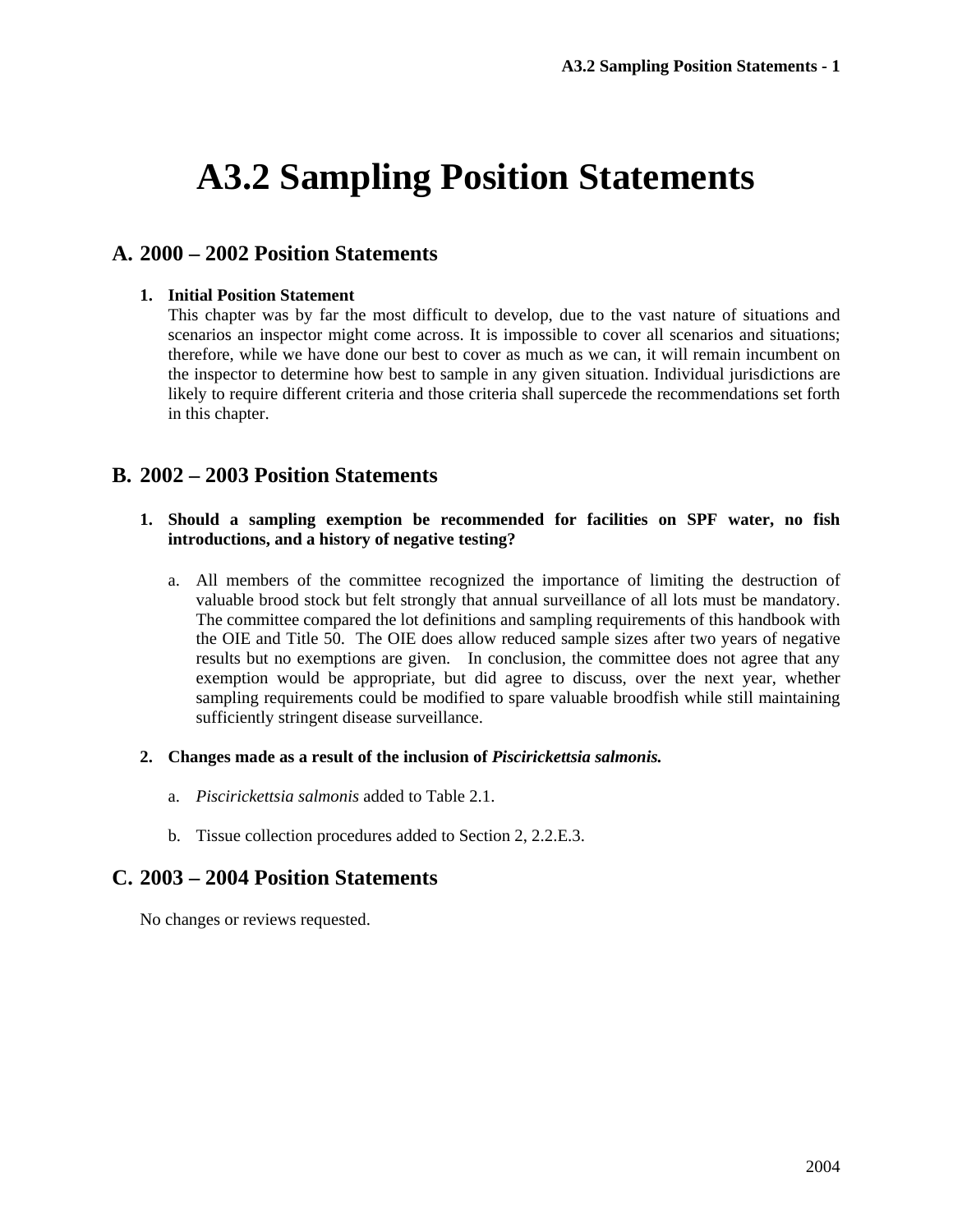# **A3.3 Bacteriology Position Statements**

# **A. 2000 – 2002 Position Statements**

#### **1. Initial Position Statement**

The pathogens selected were those the committee felt were of the greatest regulatory importance at the time the handbook was being developed. The four bacterial fish pathogens considered in this chapter represent etiological agents which are known to exist in carrier states, but which have the potential for generating severe epizootics of clinical disease under the appropriate conditions. The methods are described for detection and identification of each pathogen in the absence of clinical signs. While other bacterial pathogens exist which can cause serious disease in fish, they are often widely distributed and cannot be controlled through transfer restrictions due to their ubiquitous nature (such as the pathogenic *Flavobacterium* species), and therefore, are not the focus of these inspection procedures.

The accurate identification of a bacterial species is based upon patterns of characteristics observed when live, pure bacterial isolates are cultured under a variety of environmental and biochemical conditions. All four bacterial fish pathogens considered for identification during a fish health inspection are culturable. All have been exhaustively characterized in a variety of widely recognized bacteriological manuals (Bergey's 1984; MacFaddin's 1980 and 2000; Austin and Austin 1987). The extensive characterization of these species has lead to the establishment of simple testing schemes for presumptive identification of bacteria isolated from fish tissues as described in these protocols. *Renibacterium salmoninarum ,* however, is relatively fastidious and difficult to culture and characterize phenotypically in the period of time desired to accomplish the completion of a fish health inspection. Serological techniques are also considered to be rapid, highly specific means for achieving presumptive identification of bacteria. Because of its fastidious nature, the fluorescent antibody technique has been long developed as a presumptive screening tool for the detection of *R. salmoninarum* in fish tissues.

It is generally agreed that identification of a bacterial isolate based on phenotypic or serological characteristics alone poses the possibility that a population of fish be inaccurately labeled as diseased on a fish health inspection report. Although either method of identification is acceptable as a screen for pathogens in fish, neither technique alone is precise enough to distinguish between some similar organisms. For these reasons, it is always necessary to apply a second testing regime, referred to here as "confirmatory," to establish the accuracy of the screening test. The protocols described in this document are presented in such a manner. In past decades, studies with nucleic acids and genetic methods have furthered the accuracy in the classification and identification of bacterial species. These tools, however, were limited to research because of the difficulty in applying them accurately under clinical situations. The more recent developments in polymerase chain technology, however, have revolutionized the use of molecular biology in pathogen detection in clinical laboratories. PCR is a practical, sensitive, and accurate means to confirm the presumptive identification of a bacterial pathogen by the isolation and amplification of segments of DNA existing within fish tissues. It is presented in these protocols as an alternative to time consuming selective culture for confirmation of positive *R. salmoninarum* FAT results.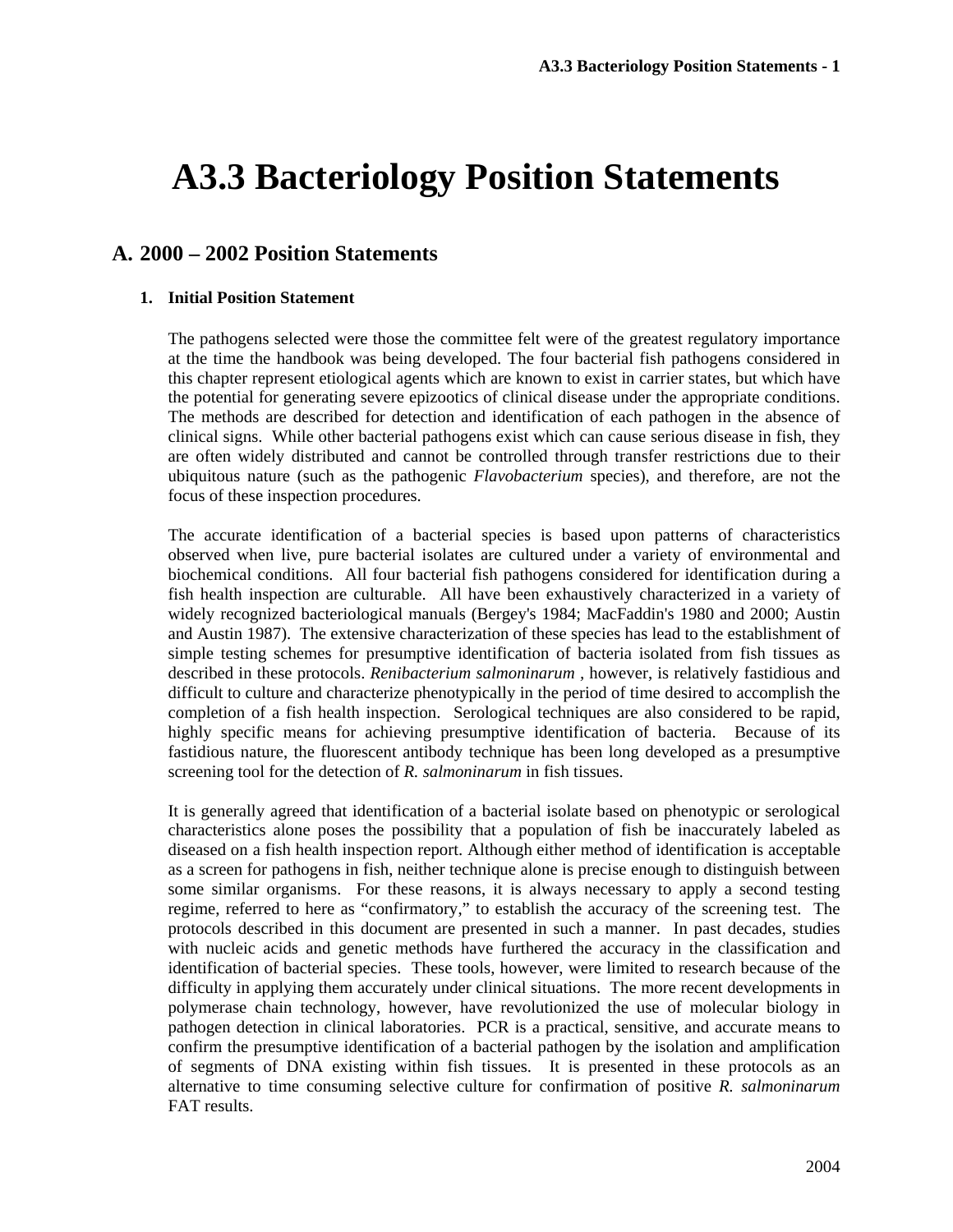# **B. 2002 – 2003 Position Statements**

## **1. Should** *Piscirickettsia salmonis* **be added to the handbook?**

- a. The bacteriology subcommittee agreed that *Piscirickettsia salmonis* inspection procedures should be included in the bacteriology chapter at this time because the pathogen has the potential for causing severe epizootics and it is of regulatory concern.
- b. Two screening methods were selected: (1) isolation in tissue cell culture without antibiotics and/or (2) identification of characteristic cells in stained tissue impressions. Inoculation of susceptible cells is the most sensitive method for detecting *P*. *salmonis*. However, because *P*. *salmonis* is sensitive to low levels of antibiotics typically used in cell culture, all cultures must be free of antibiotics. Samples collected aseptically in the field may easily become contaminated by other bacteria. For this reason, an additional screening method (Giemsa stained tissue impressions) was included.
- c. For confirmation of *P*. *salmonis*, serological (immunofluoresence or immunohistochemistry) and PCR procedures were included. Screening and confirmatory methods are consistent with those in the OIE Diagnostic Manual for Aquatic Animal Diseases.
- d. It was also recognized that the screening methods may not detect covert infections; however, these methods represent the best available at this time. A statement addressing limitations of the screening assays was included.
- e. The incubation times selected for tissue culture were selected based on published peerreviewed journal articles and the OIE Manual. The committee expressed concern the combined 42-day incubation was to long, but at this time there is no available information to make a change in the incubation time.

# **C. 2003 – 2004 Position Statements**

## **1. Should culture and confirmation procedures for** *Flavobacterium psychrophilum***, the causative agent of coldwater disease be added to the inspection manual?**

**a.** The bacteriology subcommittee agreed that culture and confirmation procedures for *Flavobacterium psychrophilum* should not be added to the inspection manual at this time. At present, there are no validated methods to screen fish for *F. psychrophilum*. An IFAT method is being developed that could be used on ovarian fluids and kidney smears for broodstock screening; a PCR method is also being developed; selective media are being developed to reduce contamination by other bacteria and fungi; and methods are being developed to detect the bacterium in water. Also, the distribution of *F. psychrophilum* is global, and it is naturally present in water and sediments. At present, no agency regulates this organism, however, antibiotic resistant strains of the bacterium are considered reportable in the Pacific Northwest. Antibiotic sensitivity protocols have not been standardized for F.p. When these tests, including sensitivity to antibiotics, have been validated, this question should be reconsidered.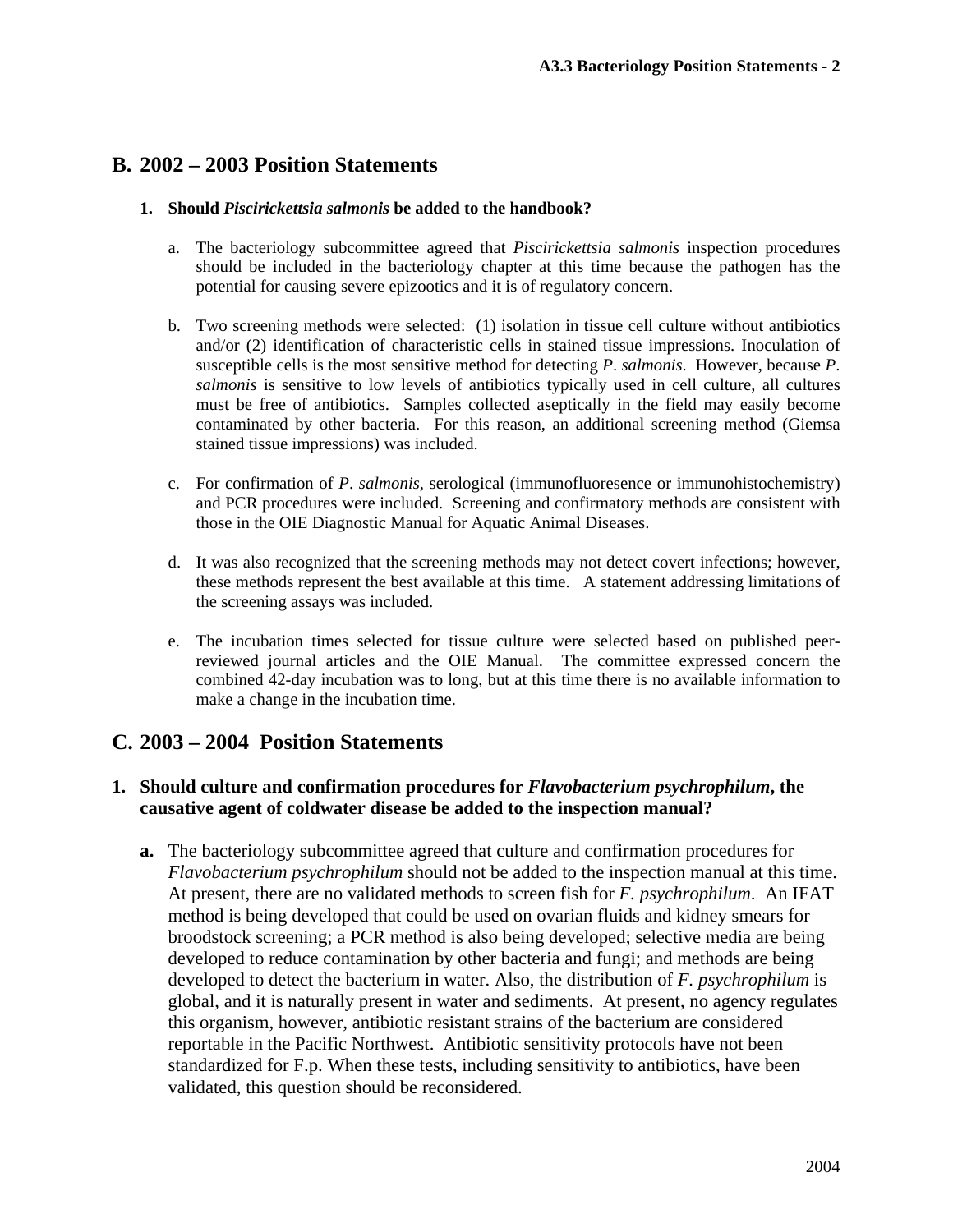## **2. Should methods for Antimicrobial Sensitivity testing of bacteria be added to the inspection manual?**

- a. The bacteriology subcommittee agreed to add a chapter on antimicrobial sensitivity testing to the inspection manual.
- b. It is important to collect data on antibiotic sensitivity for fish pathogens because there is potential for agencies to regulate the movement of fish infected with resistant strains of bacteria. Since the disc diffusion protocols have already been peer reviewed and published, it would be very easy to incorporate them as a separate chapter in the inspection manual.
- c. The subcommittee felt this was the best place for the protocols (rather than the diagnostic section of the Blue Book) due to the potential for agencies to regulate pathogens based on their resistance to antibiotics (a standardized method would be needed for this).

## **3. Should the requirement of growing bacteria in TSB prior to preparing the hanging drop motility test be omitted?**

- a. The bacteriology subcommittee agreed that bacteria do not need to be cultured in TSB before preparing a hanging drop suspension to test for motility, unless the bacteria appear non-motile.
- b. Colonies may either be grown in TSB (or other suitable broth) or taken from an agar surface and suspended in sterile saline to evaluate motility.
- c. If bacterial suspensions prepared from solid agar, or a stab of a semi solid agar appear non-motile, the bacteria should be cultured in TSB and the hanging drop method used to confirm motility.

## **4. Should the procedures to distinguish** *A. salmonicida salmonicida* **from** *A. salmonicida achromogenes* **be revised?**

- a. The bacteriology subcommittee agreed to remove arabinose from the list of differential tests pertaining to *A. salmonicida salmonicida* and *A. salmonicida achromogenes*. Arabinose reactions were consistent among all references, however the test itself requires longer incubation and is difficult to read/interpret for A. sal. when commercially available agar is used.
- b. Indole, esculin and maltose tests were already added to the flow chart in the 2003 revision of the inspection manual, and the  $+/-$  for these tests are consistent with Bergey's manual. However, in the subcommittee's discussion, we discovered there are published references (Wiklund and Dalsgaard 1998; Wiklund and Dalsgaard 1995; Chapman et al. 1991; Austin and Austin 1987) indicating typical and atypical A. sal. do not always utilize indole and maltose according to Bergey's scheme. There is a need to compare the variability of *A. salmonicida salmonicida* and *A. salmonicida achromogenes* in utilizing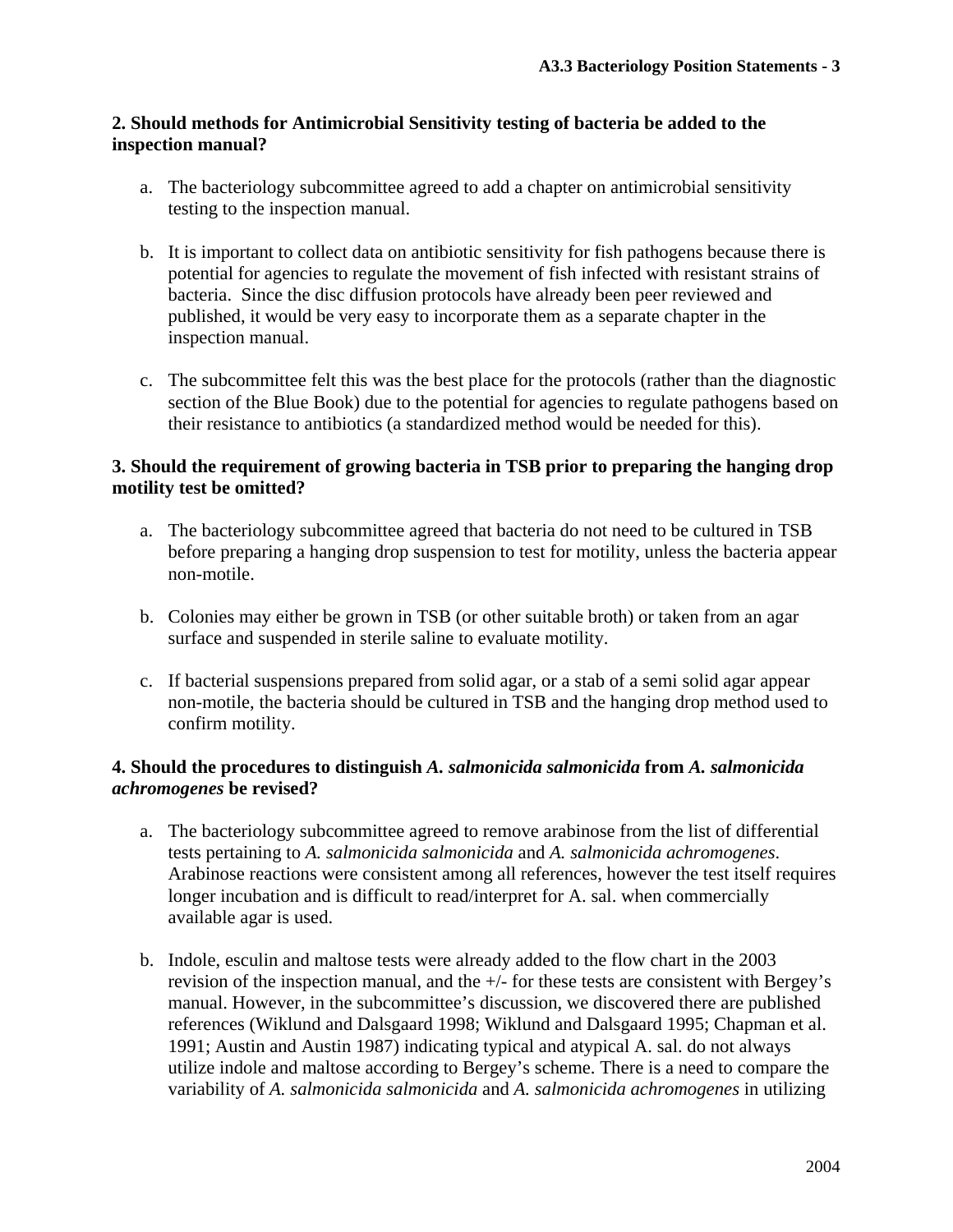indole, maltose, and esculin to determine whether these tests should be listed as secondary tests in the flowchart.

- c. If these tests are retained in the flowchart, companion text needs to be developed in the furunculosis chapter.
- d. Other biochemical tests could be evaluated such as mannose, degradation of blood, or others to differentiate *A. salmonicida salmonicida* from *A. salmonicida achromogenes.*
- e. The O/F box in the flow chart has K/AG, and A/AG reactions which seem to refer to TSI rather than O/F reactions. Perhaps using the words "fermenter" and "non-fermenter" or "oxidizer"should be used instead.

## **5. Additional Comment**

The subcommittee recognized that specific research is needed to address several aspects of the diagnosis of fish bacterial pathogens. We list them here, so they are of record, but also suggest the inspection manual review team work with the technical standards committee with the goal of obtaining funding for labs to work on topics directly related to enhancing the inspection manual and Blue Book.

- a. Develop screening techniques to detect *F. psychrophilum* in carrier fish. Some work has been started on IFAT and PCR methods, and there is a need to modify existing agars to enhance growth of F.p. and reduce fungal overgrowth on agar plates. There may also be selective or differential media that could be developed for F.p.
- b. Although disc diffusion protocols have been developed for many fish pathogens, methods for *F. columnare* and *F. psychrophilum* have been problematic. Work continues at Louisiana State University for F. c., but to our knowledge, no one has worked to standardize a protocol for F.p. Once methods are developed, the NCCLS can coordinate field testing of the methods at fish health labs similar to what was done for other pathogens and disc diffusion protocols. If antibiotic resistant strains of F.p. are regulated in the future, there would be a need for a standardized antibiotic sensitivity method in the inspection manual.
- c. Compare the variability of typical and atypical A. sal. isolates in their ability to utilize indole, maltose and esculin. In addition, evaluate other biochemical tests (such as those for mannose, lecithin or Tween 60 for example) or blood degradation to differentiate typical from atypical A. sal.

These needs arose from our discussion related to suggested changes for the inspection manual, but there may be research needs for other pathogens (protocol development, validations, etc.), which could be added to this list. The committees could brainstorm funding options and solicit specific researchers to do the work.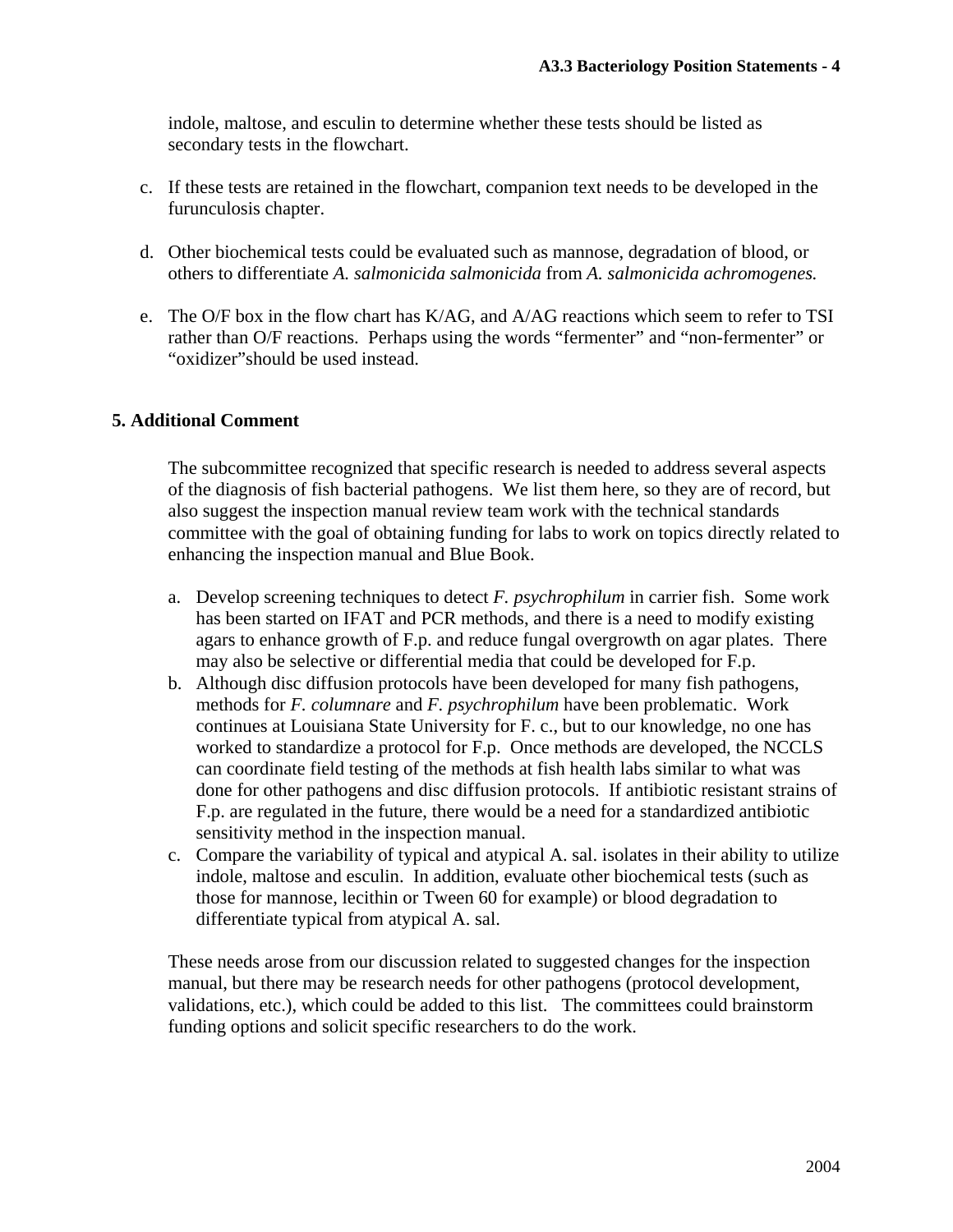# **A3.4 Virology Position Statements**

# **A. 2000 – 2002 Position Statements**

### **1. Initial Position Statement**

The eight viral pathogens considered in this chapter represent agents that may exist in a carrier state, have the potential for causing severe epizootics, and/or are currently of regulatory concern. This list will likely change as these concerns vary and new control measures are developed. Techniques provided for screening and confirmation are considered to be sensitive, practical, and efficient, and applicable to the large numbers of samples necessary to detect viral pathogens in carrier states. The potential variety of techniques is limited to cell culture for screening and serum neutralization and/or PCR for confirmation to simplify the writing of this initial handbook. Other serological methods such as immunoblot and fluorescent antibody tests are available for some of these viruses and applications may be made to add these to later versions.

Cell culture is the screening method used and broad spectrum cell lines have been chosen whenever possible to aid the testing laboratory in getting the most information from the samples.

Blind passage of samples has been included to determine if it will significantly increase the ability of the laboratories to detect carrier stages of these viruses using these methods.

Since cell culture amplifies the virus, it allows for the use of a highly specific but not necessarily sensitive confirmation method (see Chapter 1). The utility of serum neutralization tests for the confirmation of IHNV, IPNV, SVCV, and VHSV has been shown with years of use and for that purpose it is included here, however, the reagents are not available for all of the viruses in this handbook. PCR is a newer technique that is also highly specific but much more rapid than serum neutralization and the detailed methods for using it to confirm IHNV, ISAV, LMBV, and VHSV are also included. PCR techniques are being developed for IPNV, OMV, and WSHV and applications may be made to include them in future version as the methods and reagents become available.

# **B. 2002 – 2003 Position Statements**

### **1. Include WSIV and CCV.**

a. The committee has determined that the current cell culture technique for WSIV does not have adequate sensitivity to use as a screening method and, although the CCV cell culture technique will detect overt infections, it does not detect covert infections. These limitations may lead to a false negative status for the population being inspected by these procedures. Therefore, the committee members agreed that at this time the inspection criteria for these two viruses are better handled by regional policy or on a case-by-case basis.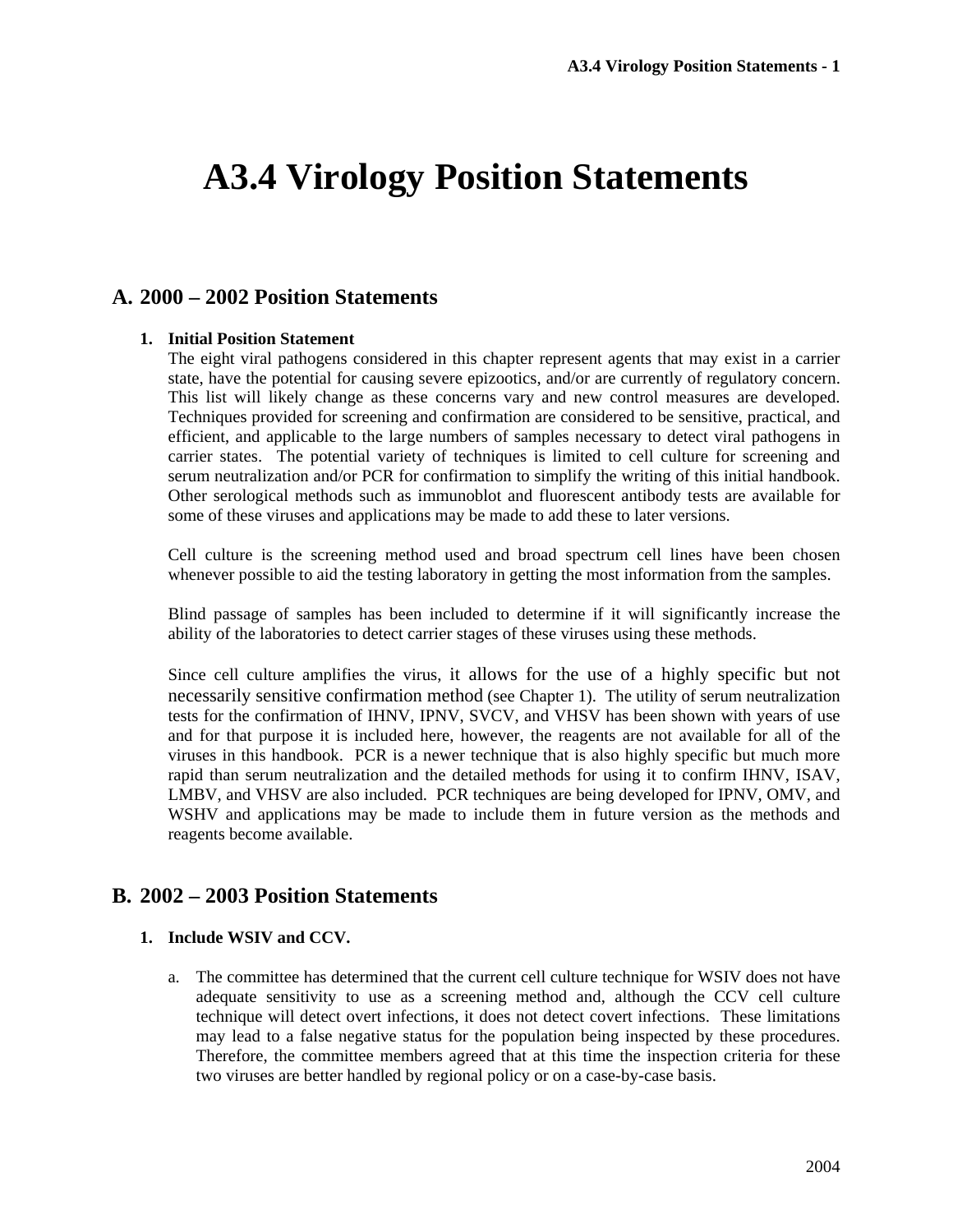### **2. Remove the requirement for blind passage.**

a. The current literature and procedures in the OIE Diagnostic Manual suggest that blind passage will increase detection of some viral agents in fish populations. With the cooperation of laboratories using the procedures in this manual, information will be gathered to determine how frequently a change in the classification of the inspected populations occurs due to the use of blind passage. The committee members agreed that the data collected from laboratories using this procedure should be reviewed each year until enough information has been gathered to support or refute the benefit of blind passage.

### **3. In some situations involving the movement of eggs, 28 days is too long to wait for the results of a broodstock inspection since eggs may hatch within that time period.**

a. After much discussion over this concern, the committee members generally agreed to maintain the 28-day total incubation period for the virology samples at this time. This manual is intended to provide laboratories with procedures which will detect several viruses in the same assay and the longer incubation period is necessary for some of the listed viruses, specifically OMV and ISAV. Some of the alternatives discussed were that the laws, policies, and/or regulations of the jurisdictions involved may allow for a statement on the inspection certificate of the procedures used to obtain the results, and methods exist for the handling of the eggs and fry until testing is completed such as chilling the water during egg incubation to slow development and maintaining the eggs or fry in isolation.

## **4. Review the information available for the optimal cell line to use in screening for ISAV and the choice of primers for the PCR confirmation.**

a. Although at least two cell lines other than SHK-1 have been used to detect ISAV, the current scientific literature does not support a change to either ASK or CHSE-214 cell lines in screening for ISAV. The PCR method included in the manual is capable of detecting both the North American and European strains of ISAV so no change in primers is necessary. The committee members agreed that this section should be reviewed again at a later time when more information is available.

### **5. Include more serological tests for confirmation of the viruses.**

a. The committee members had many reservations regarding the use of serological confirmation methods that included concerns about both the availability and quality of the necessary antibodies and antisera. However, with the stipulation that appropriate QA/QC procedures are used, the committee agreed to leave serum neutralization as a confirmation method for IHNV, IPNV, SVCV, and VHSV and to add the indirect fluorescent antibody test as a confirmation method for IHNV, IPNV, ISAV, and VHSV.

### **6. PCR procedures for IPNV, OMV, and SVCV are now available and should be included as confirmatory methods for these viruses.**

a. They have been added to the 2003 edition of the manual.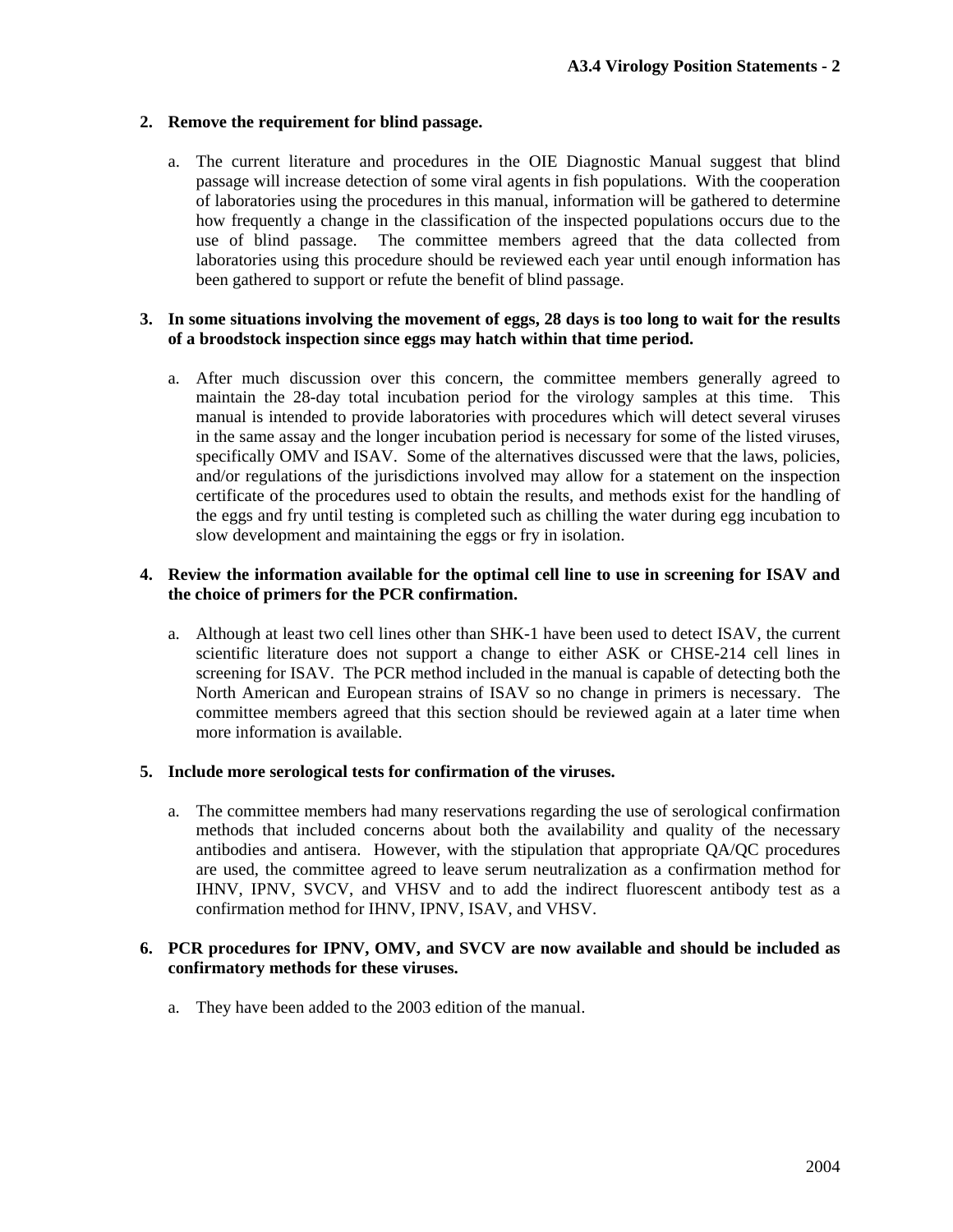## **7. Review the PCR procedure for LMBV with respect to the extraction method and primer sequences.**

a. Some laboratories that currently work with LMBV were contacted in regard to this comment. At least three of them had used one or more of the commercially available DNA extraction kits and had found them to be adequate for identifying the virus from cell culture material. The committee members agreed to remove the extraction method that required the use of chloroform and phenol and replace it with the more worker and environmentally friendly extraction kits. The newer primer sequence was considered to be an improvement in the method, so a change has also been made to that part of the procedure.

## **C. 2003 – 2004 Position Statements**

- 1. **Revise LMBV PCR protocol needs to be altered to match the new primer sets. Should the protocol exactly match that of John Grizzle's 2003 paper?**
- a. The published procedure incorporated the use of uracil to substitute for thymine in the master mix due to a potential contamination issue in that lab.
- b. The Oversight Committee noted that this substitution would unnecessarily complicate lab supplies/tracking/labeling in most PCR capable laboratories. A modified procedure that uses thymine (as all other PCR procedures in the Manual) has also been tested by Jason Woodland Becky Lasee, Patricia Varner, and others and found to work. This also was discussed with John Grizzle, Andy Goodwin and others who have the opinion that the modification shouldn't cause any problems with the LMBV-PCR procedure as published when doing confirmations from viruses isolated on tissue culture.
- c. Although the intent of the editors and contributors to the Manual is to stick with procedures that are published and therefore "scientifically defensible", it was quickly realized by the Oversight Committee that the modified procedure would probably be the best one to adopt. However, there is some hesitation due to the lack of a definitive "bench mark test" that has been published.
- d. The virology sub-committee recommends leaving the uracil technique out of the LMBV PCR and including instead as a general option in the PCR section. This justified by the following.
	- I. The results of current users show the procedure using thymine is robust and accurate for detecting LMBV.
	- II. This will improve the LMBV section for practicing labs that run inspections by standardizing the components of the master mixes used for all PCR confirmations
	- III. Standardizing the components will reduce QA/QC concerns and increase efficiency in the PCR lab.
	- IV. We are not ignoring the value or the inclusion of the uracil procedure in the Manual, but it is best put into the general PCR section to help labs deal with contamination issues as they arise in all PCR procedures.
	- V. The writers and editors of the Manual are considered the "experts" and should know the best course of action on any modification.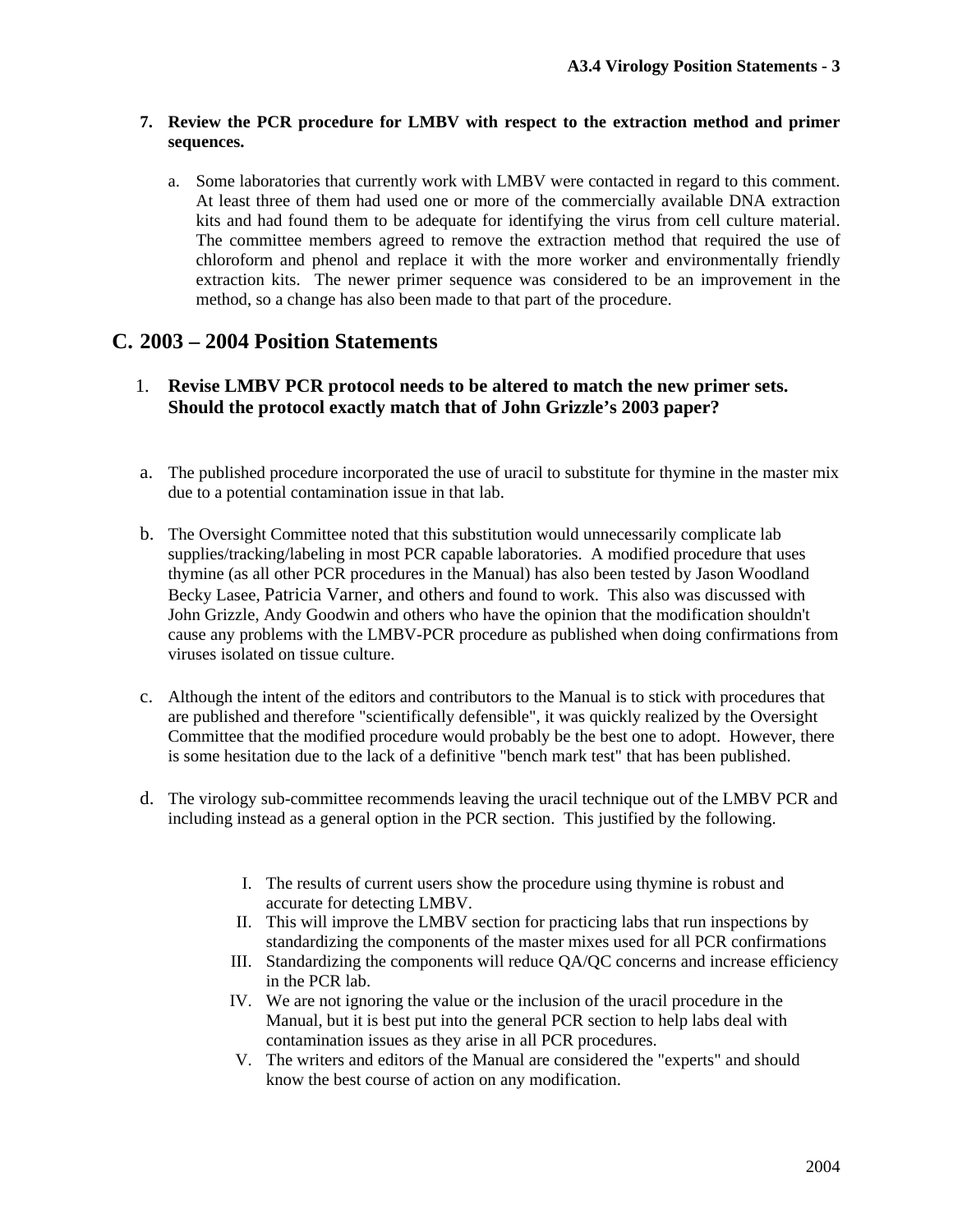## **2. Should the SVCV PCR protocol be updated to utilize the new OIEprimers?**

- a. The subcommittee discussed conversations with Jim Winton regarding the current protocols not working on certain Asian strains of this virus. OIE has apparently accepted primer sets identified by Stone et al. 2002 that will work on all known strains of SVCV.
- b. Although there is some controversy regarding the taxonomic placement of some "cross reacting" Pike Fry Rhabdovirus isolates, the subcommittee discussed the desirability of using the OIE (Stone) protocols at least until the International Convention on Taxonomy of Viruses sort out the taxonomy.
- c. The subcommittee voted to recommend that the Oversight Committee adopt the OIE protocols for SVCV PCR confirmation.

## **3. Can we remove the blind pass from virology procedures?**

- a. The subcommittee discussed and reviewed the data submitted by Susan Gutenberger, USFWS. We also discussed the OIE requirements and the lack of data to support the proposition that population certifications would likely stay the same if blind passes were dropped.
- b. The subcommittee members were sympathetic about the expense, time and labor expended in doing blind passes, but scientifically we could not support dropping blind passes at this time. The biggest questions are reported cases of significant changes in detection of European VHSV and LMBV through the use of blind passes. We suggested that the USFWS or the AFS-FHS attempt to query other agencies regarding data on blind passes.
- c. The subcommittee voted to recommend to the Oversight Committee that the blind pass requirement be kept in the Inspection Manual at this time.

### **4. Add IHN-IHC (immuno-histochemical) confirmation protocol for IHNV**

- a. The subcommittee reviewed and discussed the protocol as submitted by Ken Nichols and Scott Foot, USFWS. We noted that although several confirmations already exist, the protocols as submitted are rigorous, referenced, and utilized defined reagents as required by the procedures of the Manual.
- b. The subcommittee voted to recommend to the Oversight Committee that this protocol be added to the IHNV confirmation procedures in the Manual.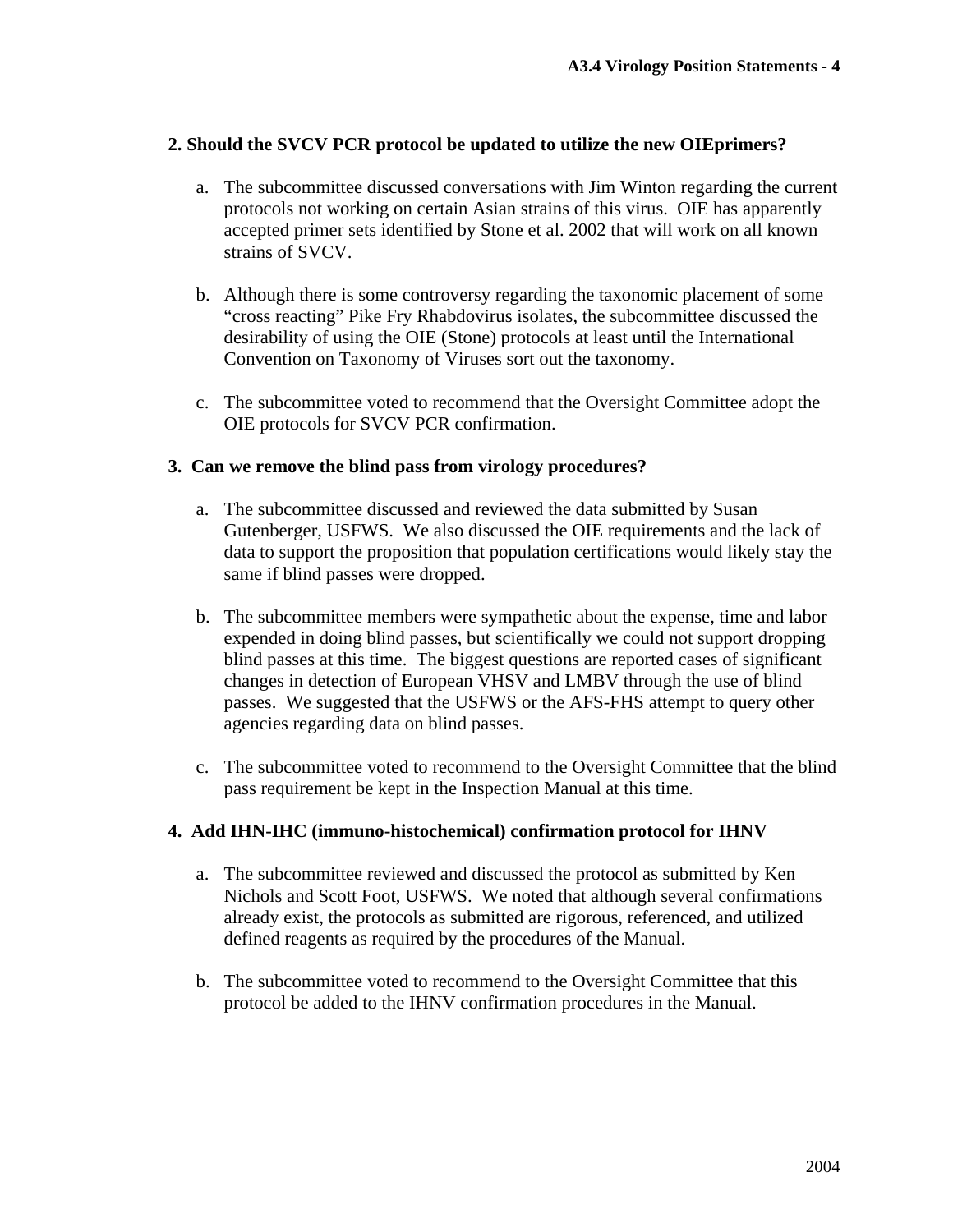## **5. Change ISAV cell line for screening from SHK-1 to ASKII cell line**

- a. The subcommittee considered the OIE manual which allowed the use of cell lines other than SHK-1, and also considered the reference in the Vol. 23(2), 2003 Bulletin of the European Association of Fish Pathologists, pp 80-85. "Comparative isolation of infectious salmon anaemia virus (ISAV) from Scotland on TO, SHK-1 and CHSE-214 cells" by R. Grant and D.A. Smail.
- b. Both Ray and Scott offered their experiences working with both cell lines in the past and their agreement that ASK cells were far easier to work with than SHK-1 cells. ASKII cells are also readily available from the ATCC collection and well referenced.
- c. Based on theses discussions, the subcommittee voted to recommend to the Oversight Committee that these cells be included as acceptable for the screening of ISAV.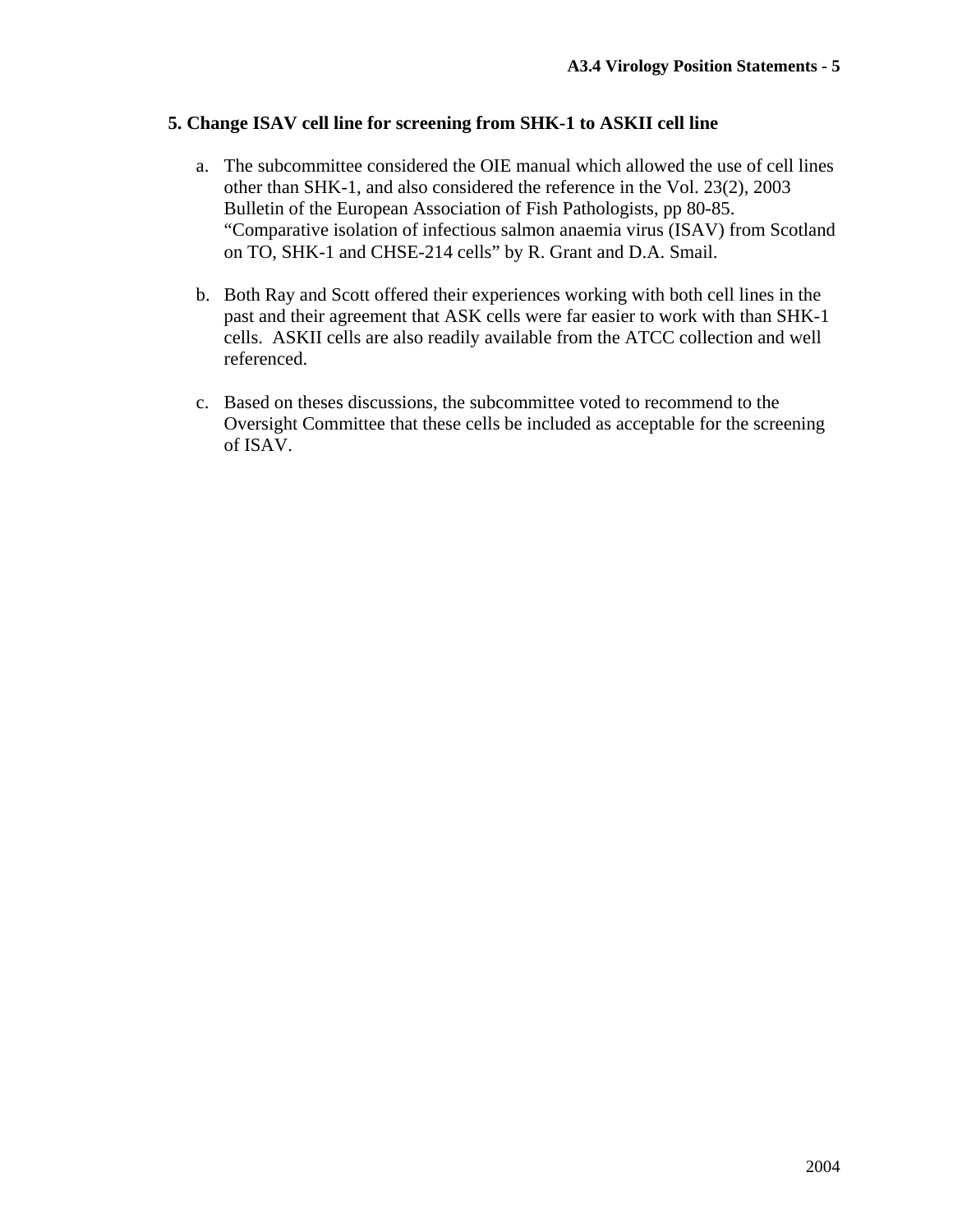# **A3.5 Parasitology Position Statements**

## **A. 2000 – 2002 Position Statements**

#### **1. Initial Position Statement**

The pathogens selected were those the committee felt were of the greatest regulatory importance at the time the handbook was being developed. Rationale for selection of the screening and confirmatory assays for each of the fish parasites considered in Section 2, Chapter 5 Parasitology are detailed below. Confirmatory procedures will only be used if the sample is presumptively positive using the approved screening method. Please refer to Section 1, Chapter 1 Introduction for explanation of the acceptance of non-validated procedures for confirmation.

#### a. *Myxobolus cerebralis*

i. Screening

The pepsin-trypsin digest procedure was selected as the assay of choice for isolation and concentration of spore stages from fish cartilage. Although it was acknowledged that the plankton centrifuge method offers some advantages in the ease of assay performance, review of the literature and of laboratories performing *M. cerebralis* diagnostics supported selection of the digest assay for reasons of increased sensitivity. The procedure does allow pooling of up to five fish, which is likely to decrease detection sensitivity. However, it was considered that processing of individual fish would constitute a workload beyond the capability of many laboratories, and that in some regions of the country this would be considered unacceptable. The decision was to allow pooling with the realization that in areas most affected by the parasite, there would be requirement by the states to process single fish.

ii. Confirmation

Confirmation is either by identification of spores in histological sections or detection of parasite DNA by polymerase chain reaction (PCR) assay. Detection in histological sections is the current standard. Although the committee felt that it is of lower sensitivity than the PCR assay, it will remain an acceptable confirmatory tool at this time. For DNA detection, the nested PCR assay was selected because it is scientifically acceptable and citable and it is used successfully in a number of laboratories. Because the sampling and preparation procedures described in the original publication were primarily for research purposes, the protocol described here references methods more in line with those required during field collections of fishes of different sizes. These collection and preparation methods are compatible with performing the nested assay.

#### b. *Ceratomyxa shasta*

#### i. Screening

Presumptive identification is based on identification of any parasite stages in wet mount scrapings, the procedure currently recommended.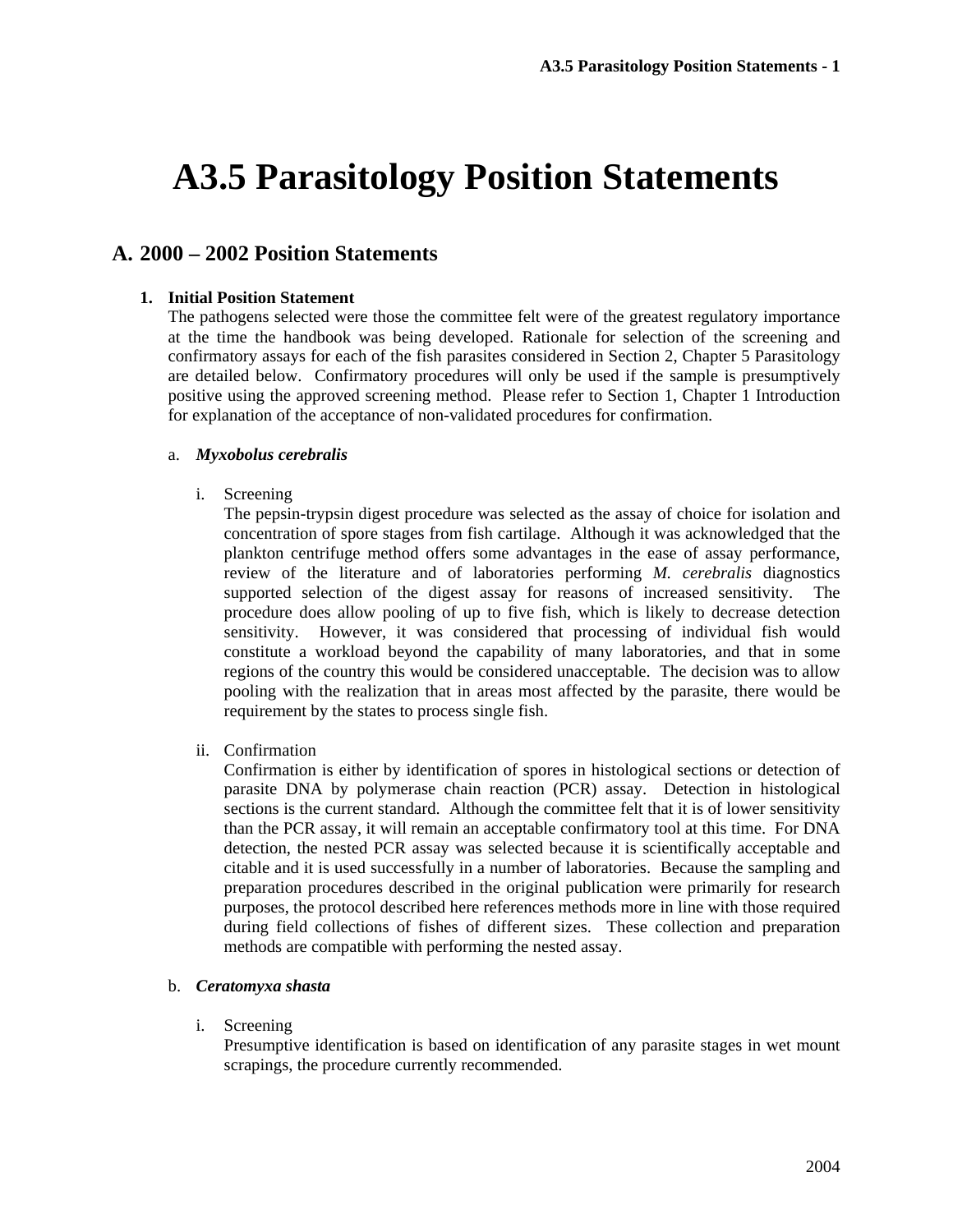## ii. Confirmation

Because of the distinctive morphology of the *C. shasta* spore, its identification is sufficient for confirmation. If spores are not identified, a presumptive positive can be confirmed by detection of the parasite DNA by PCR. The protocol described is published and has been developed for diagnosis in field situations. Other confirmatory procedures requiring monoclonal antibodies were not considered because these reagents are not commercially available.

## c. *Tetracapsula bryosalmonae*

i. Screening

Presumptive identification is made by identifying any parasite in stained imprints or using lectins. These two methods were proposed because identification of the parasite is difficult without practice, and the lectin has been shown to increase detection.

ii. Confirmation

At this time, confirmation is by identification of any parasite stages in histological sections. Although this method is not highly sensitive and requires a trained eye, it was agreed that scientific review of other methods made them unfeasible at this time. The lectin stain has been demonstrated to cross-react with other myxozoans and there is also question about the specificity of published PCR assays. The committee felt that this protocol would probably be updated in the near future as a demonstrated specific PCR assay becomes available.

## d. *Bothriocephalus acheilognathi*

i. Screening

Presumptive identification is by identification of basic characteristics of the cestode.

ii. Confirmation

Presumptive cestodes are confirmed by identification of key morphological characteristics. These visual identification methods are accepted in the scientific literature and are the current Blue Book standard.

# **B. 2002 – 2003 Position Statements**

## **1. Review use of digest material for PCR confirmation of** *Myxobolus cerebralis***.**

a. Adoption of the nested PCR technique on digest material for confirmation of the presence of *Myxobolus cerebralis* can be scientifically defended at this time. Baldwin and Myklebust's work statistically determined sensitivity of single round PCR from pooled digest material from infected and non-infected reference animals, and added additional information regarding specificity. Though statistically significant, the number of samples examined was quite low, and although not determined, the confidence limits for sensitivity and specificity would likely be quite large. Qureshi et al. examined a large number of clinical samples (580 fish) using nested PCR on the digest product and compared results with the current gold standard, histologic examination, as well as with the tissue digest. Testing of additional animals should be done and levels of sensitivity need to be determined for the nested procedure applied to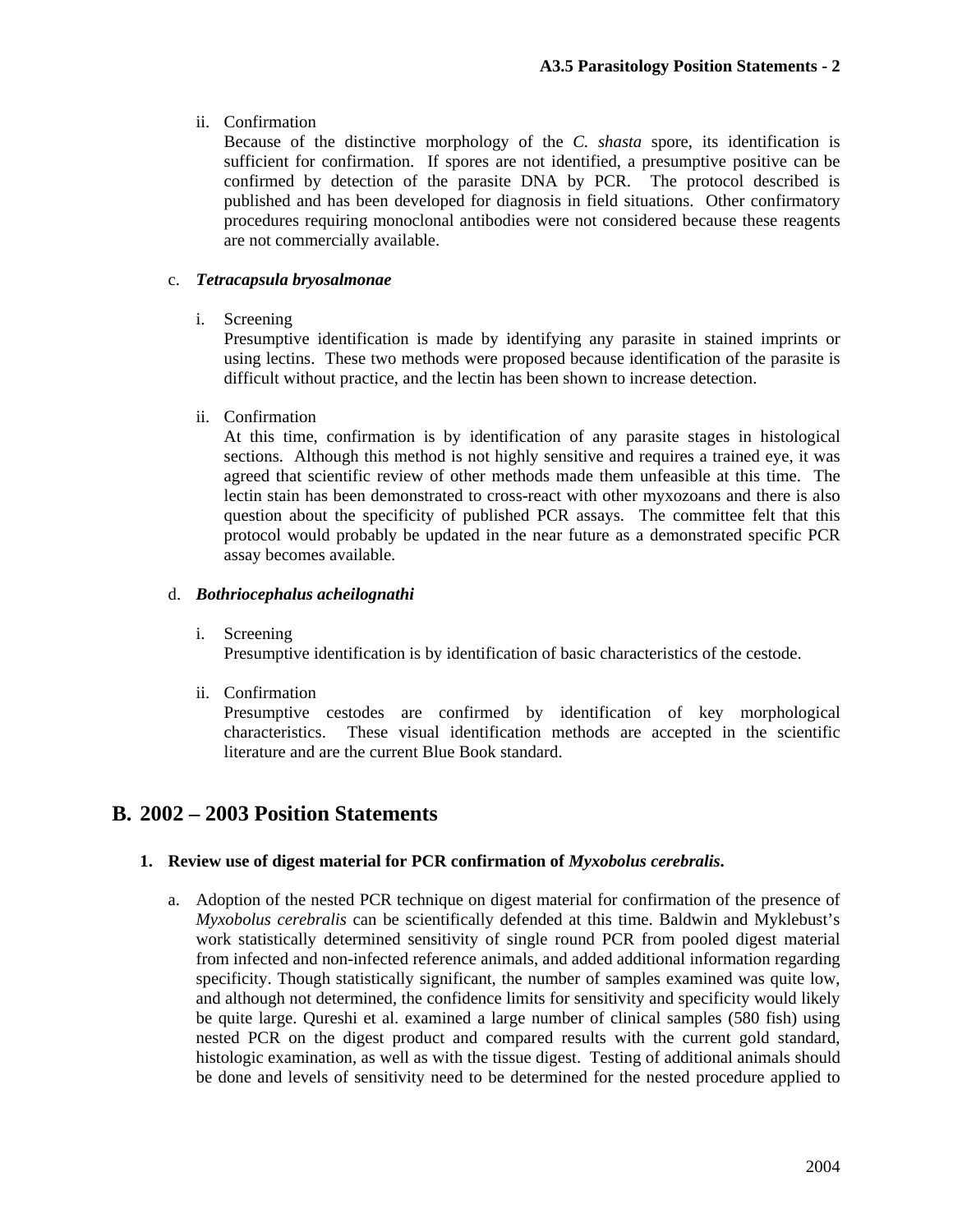digest material, but there is already more information available on this assay than for almost any other test.

### **2. Review histological confirmation of** *Myxobolus cerebralis.*

a. The committee recommended that the criteria for determining a sample negative by histology be made more stringent. Wording will be changed to include serial step sections in samples where the initial sections examined were negative, and inability to detect any spores in tissue will no longer be considered sufficient to certify a lot of fish as negative.

### **3. Review protocols allowing freezing of samples for** *Myxobolus cerebralis* **spore recovery.**

a. The committee recommended that no change be made to the current procedure, which allows PTD processing of frozen samples with modifications of enzyme concentrations. There is insufficient peer-reviewed scientific data to prove and quantify the effects of freezing on spore recovery and requiring processing of fresh heads would present a problem for many laboratories.

## **4. Review of PCR diagnosis of** *Tetracapsula bryosalmonae***.**

a. The committee agreed that recent publications on this assay demonstrate that it is a valid confirmation test and this will be added as an alternative to histology. Concerns about this and other PCR assays continue to be QA/QC issues like availability of positive control tissues.

# **C. 2003 – 2004 Position Statements**

The full committee voted to include a modification of the whirling disease enzymatic digestion mixture to include a pH indicator. This mixture has been widely used for many years and will function at least as well as the current mixture.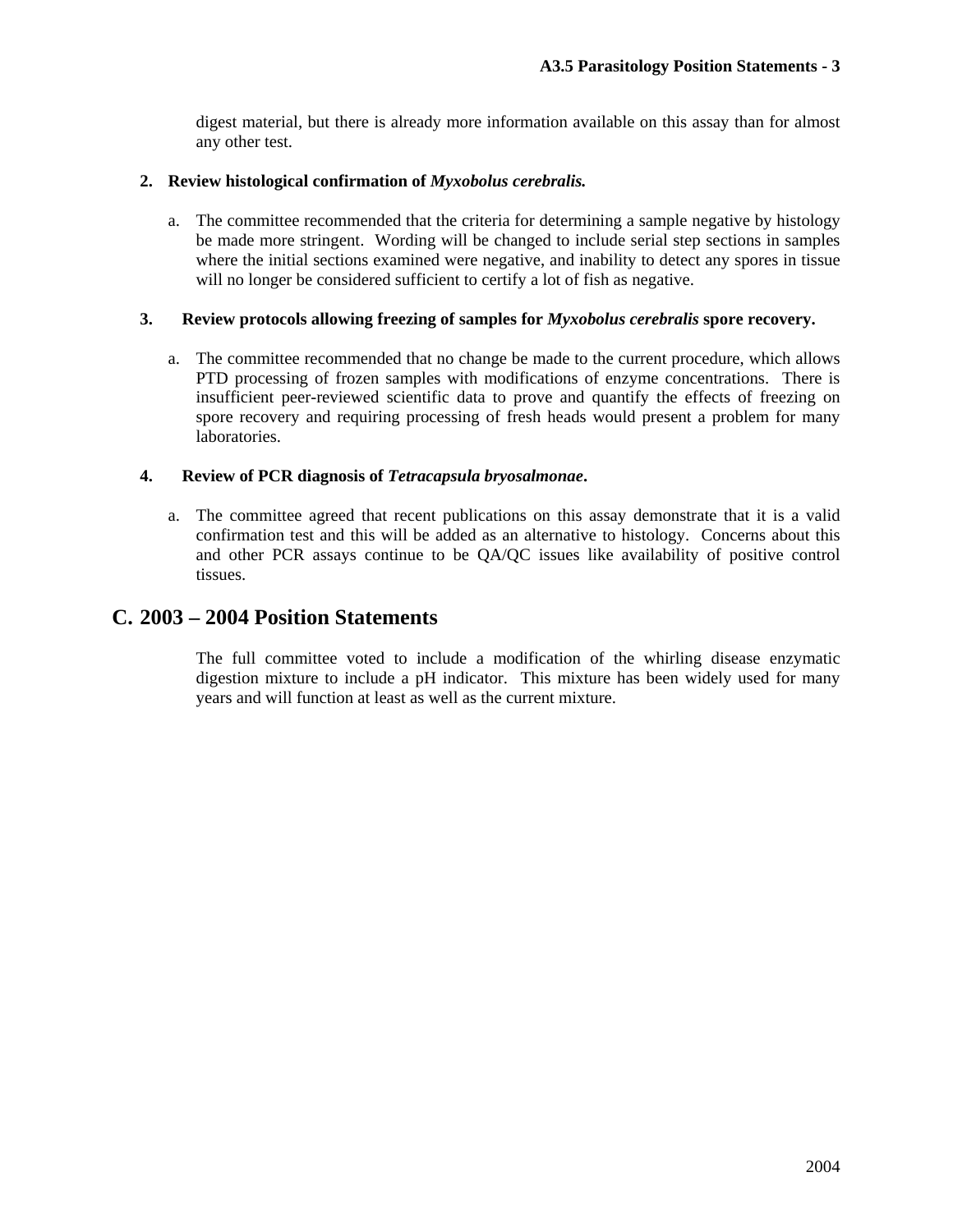# **A3.6 Polymerase Chain Reaction (PCR) Position Statements**

# **A. 2000 – 2002 Position Statements**

### **1. Initial Position Statement**

This chapter was designed to supplement references to molecular techniques referenced in earlier chapters. Included are general considerations for insuring that contamination does not occur and to insure the integrity of the assay. These general protocols that can be found in many general primers for PCR and are intended to provide background information for laboratories that are just setting up PCR diagnostics.

## **B. 2002 – 2003 Position Statements**

No changes or reviews requested.

## **C. 2003 – 2004 Position Statements**

The committee agreed to a suggestion to provide a comprehensive table outlining all of the PCR protocols.

The virology sub-committee contributed a new section to the PCR chapter. The paper used as the source of the LMBV PCR method also included an option to use Uracil N-glycosylase (UNG) and dUTP to reduce carry-over contamination. The virology committee elected to include this method in the PCR chapter as an alternative that could be applied to PCR reactions in any laboratory where contamination is a problem, but felt that it was not reasonable to require UNG in all labs doing LMBV PCR.